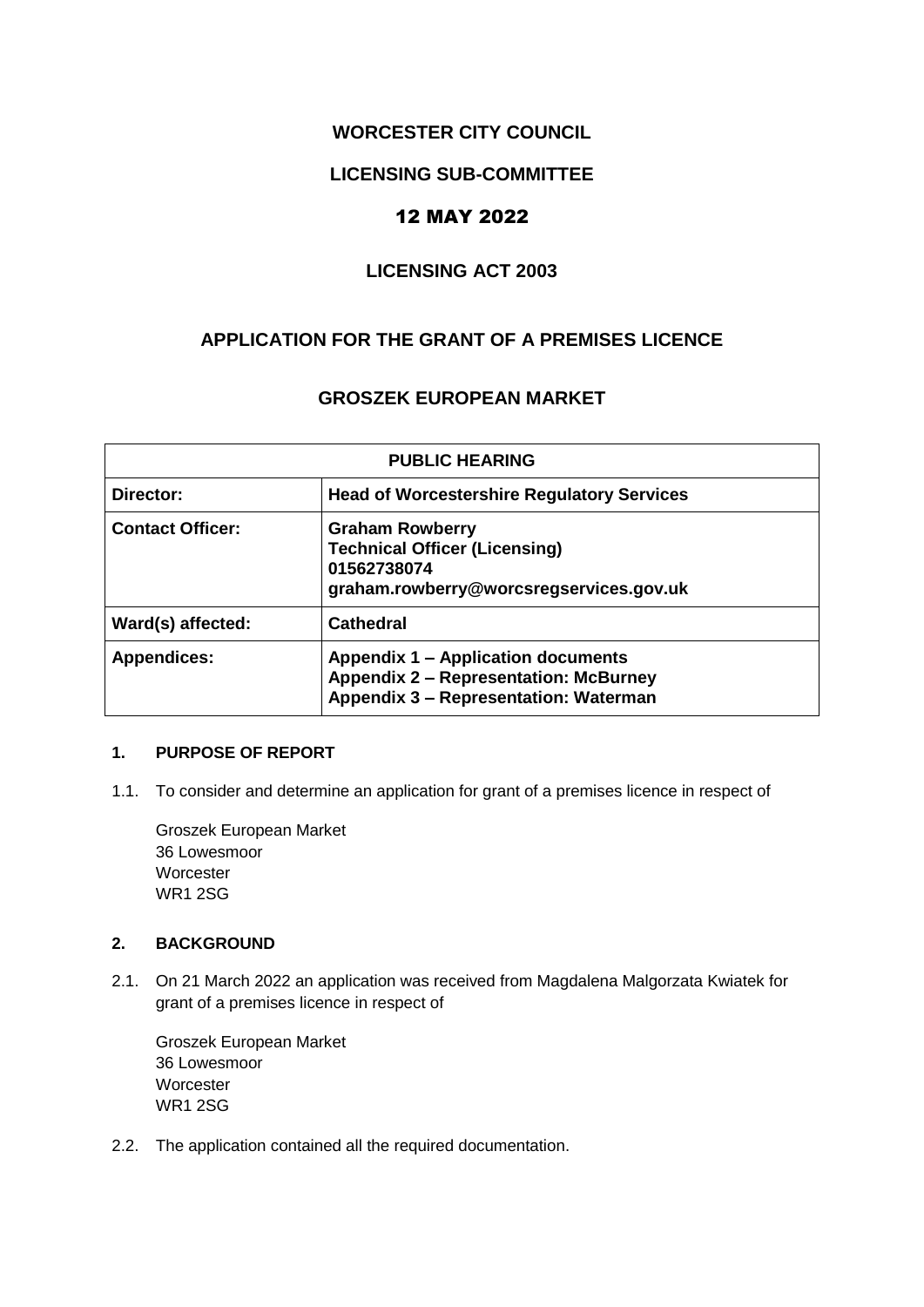- 2.3. It can be confirmed that the application has been advertised in accordance with the requirements of the Licensing Act 2003 and associated regulations and that the application has been served on all responsible authorities.
- 2.4. A copy of the application and premises plans are attached at **Appendix 1**.
- 2.5. The applicant has applied for authorisation of the following licensable activities:

| <b>Activity</b>                           | Davs | From          |  |
|-------------------------------------------|------|---------------|--|
| Sale of Alcohol (Off sales only) Everyday |      | 07:00 - 23:00 |  |

- 2.6. The designated premises supervisor (DPS) named in the application is Mrs Magdalena Malgorzata Kwiatek. Mrs Kwiatek holds the personal licence required by the Licensing Act 2003 for persons named as DPS, her licence being issued by Worcester City Council in 2020.
- 2.7. The premises was formerly licensed by One Stop Stores Limited to authorise the following activities:

| <b>Activity</b>                           | <b>Davs</b> | From          | Т٥ |
|-------------------------------------------|-------------|---------------|----|
| Sale of Alcohol (Off sales only) Everyday |             | 06:00 - 23:00 |    |

This licence was surrendered in 2015.

#### **3. REPRESENTATIONS**

#### **RESPONSIBLE AUTHORITIES**

3.1. No representations objecting to the grant of the licence were received from any of the Responsible Authorities.

#### **OTHER PERSONS**

- 3.2. During consultation two members of the public made representations objecting to the grant of a licence as applied for. These representations are attached as **Appendix 2** and **Appendix 3**.
- 3.3. Both representations express concerns over increased levels of alcohol abuse and antisocial behaviour in the Lowesmoor area should the licence be granted.

#### **4. LOCAL POLICY CONSIDERATIONS**

- 4.1. The Sub-Committee should have regard to the Council's Statement of Licensing Policy under the Licensing Act 2003.
- 4.2. The Council's Statement of Licensing Policy is available to download from the Council's website or to request a hard copy, contact Worcestershire Regulatory Services on 01905 822799 or email [enquiries@worcsregservices.gov.uk](mailto:wrsenquiries@worcsregservices.gov.uk)